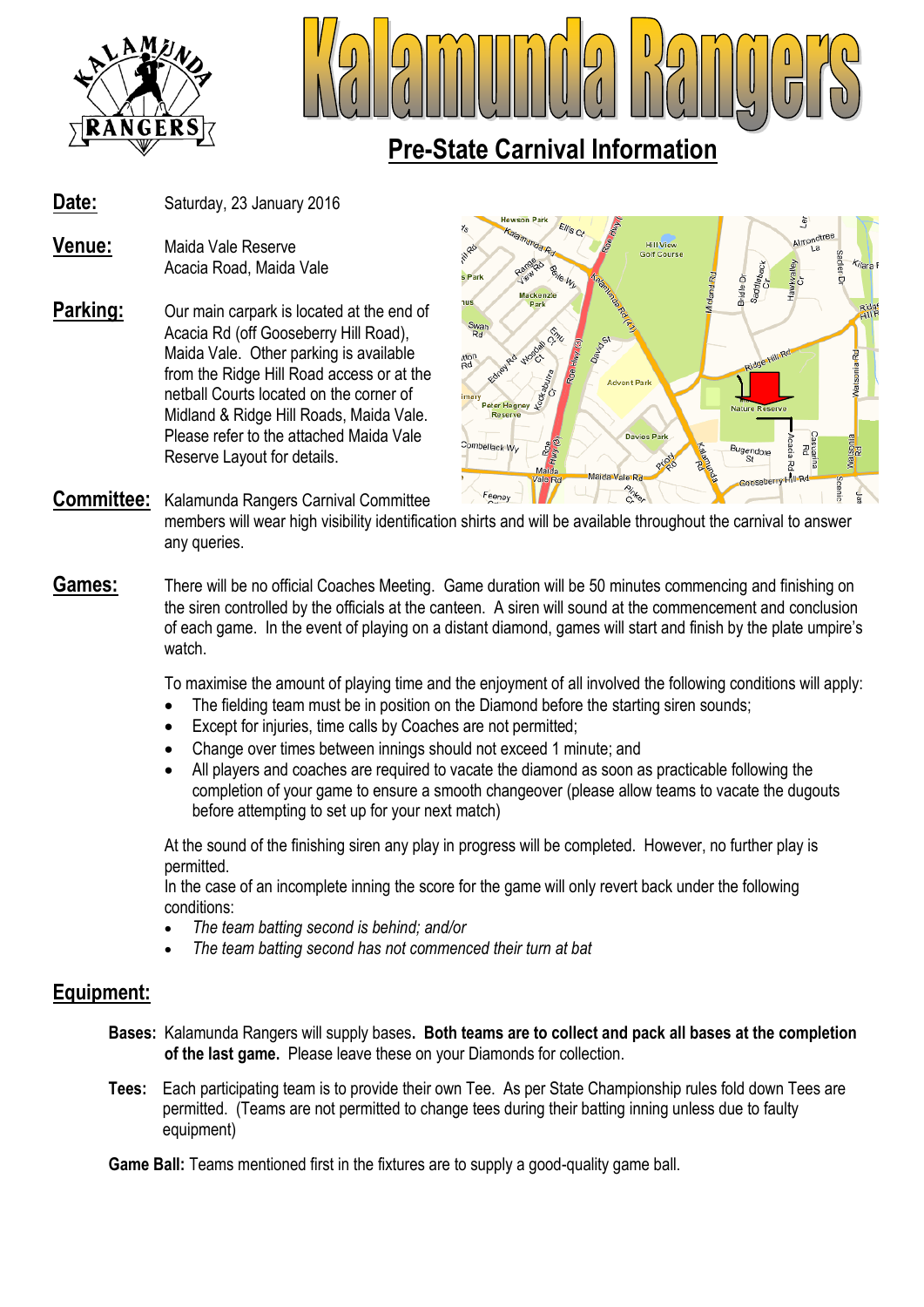**Shades and Benches:** Kalamunda Rangers will supply shade for scorers only and are to remain on the relevant diamond. Teams playing in the last timeslot please pack away scorers shade and place with bases at home plate, thankyou.

There will be limited shades available for teams to borrow if required. This will be on a first in, first served basis. Team shades are to be signed out and then returned and signed in at the end of the day. Clubs will be responsible for any damages and/or shades that are not returned. (Please note. These are not pop up shelters; they are gazebos with poles that must be put together.)

Supporters must supply their own shade tents. Teams are to supply their own benches.

Umpiring: Teams mentioned first in the fixtures are to supply the plate umpire, occupy the first base line(#) and field first. Teams mentioned second are to supply the base umpire, occupy the third base line and bat first. In the event of a team playing on the same diamond again, then commonsense should prevail and that team can remain where they are positioned. **(Parents must sit behind the Dead Ball Line; no games are to commence unless all parents are situated behind the parent line)** #Note : Kalamunda Rangers teams will occupy the same dugout throughout the carnival, regardless of whether they are listed first or second.

**Scorers:** Each Club team is responsible for providing a scorer for each game. Teams are to supply their own Scorebooks. Score Cards are not kept. Scorers should make a note in the Scorebooks if an injury occurs, including player' name, time and nature of injury. Accident report forms are available from the Canteen.

- **Dress:** All umpires, coaches (including base coaches), managers and other team officials MUST wear enclosed footwear, a shirt and hat (no sandals, thongs or singlets permitted). Coaches should preferably be in Club colours.
	- Jewellery is not permitted on the diamond, unless it is a Medic Alert Bracelet or Necklace. These must be taped securely to the body.
	- Pitchers in all age groups must wear a helmet complete with face guard and a Chest Plate.
	- Batters and base runners in any age group where baseballs are being used **must** wear helmets.

**Pre-match Warm-Up:** Allowed in designated warm-up areas only or on playing diamond just prior to game.

**First Aid:** Will be available at the clubrooms. Please see Canteen if required.

**Toilets:** Are located at the rear of our complex facing the carpark (see ground map).

**Canteen:** A full canteen service will be available during the games.

**Heat Management:** In accordance with TBAWA Hot Weather Policy:

- All players must have a water bottle and each team must have their own water container on hand to replenish bottles. Tap water will be made available if you require it – please see the canteen. Water will also be available for sale during the day from the canteen and mobile drinks cart.
- Sunscreen should be applied to all players. This should be arranged with the parents to ensure it is applied correctly.
- Shade covers will be provided for scorers only. Players should be kept under cover or in the shade when not on the diamond or in the warm up circle.
- Water spray bottles should be used for cooling players down when they come off the diamond.

This Carnival will not be cancelled. Kalamunda Rangers Committee will make a decision at 12.30pm as to the remainder of the day's play. Specifically:

- The current temperature shall be taken from the Bureau of Meteorology website at 12.30pm (or as close as possible).
- If the current temperature is over 40 degrees Celsius and it has not yet reached the maximum forecasted temperature for the day, games played during the afternoon session will be shortened to 40 minutes.
- If the current temperature is over 40 degrees Celsius and it has reached the maximum forecasted temperature for the day, games played during the afternoon session shall remain at 50 minutes.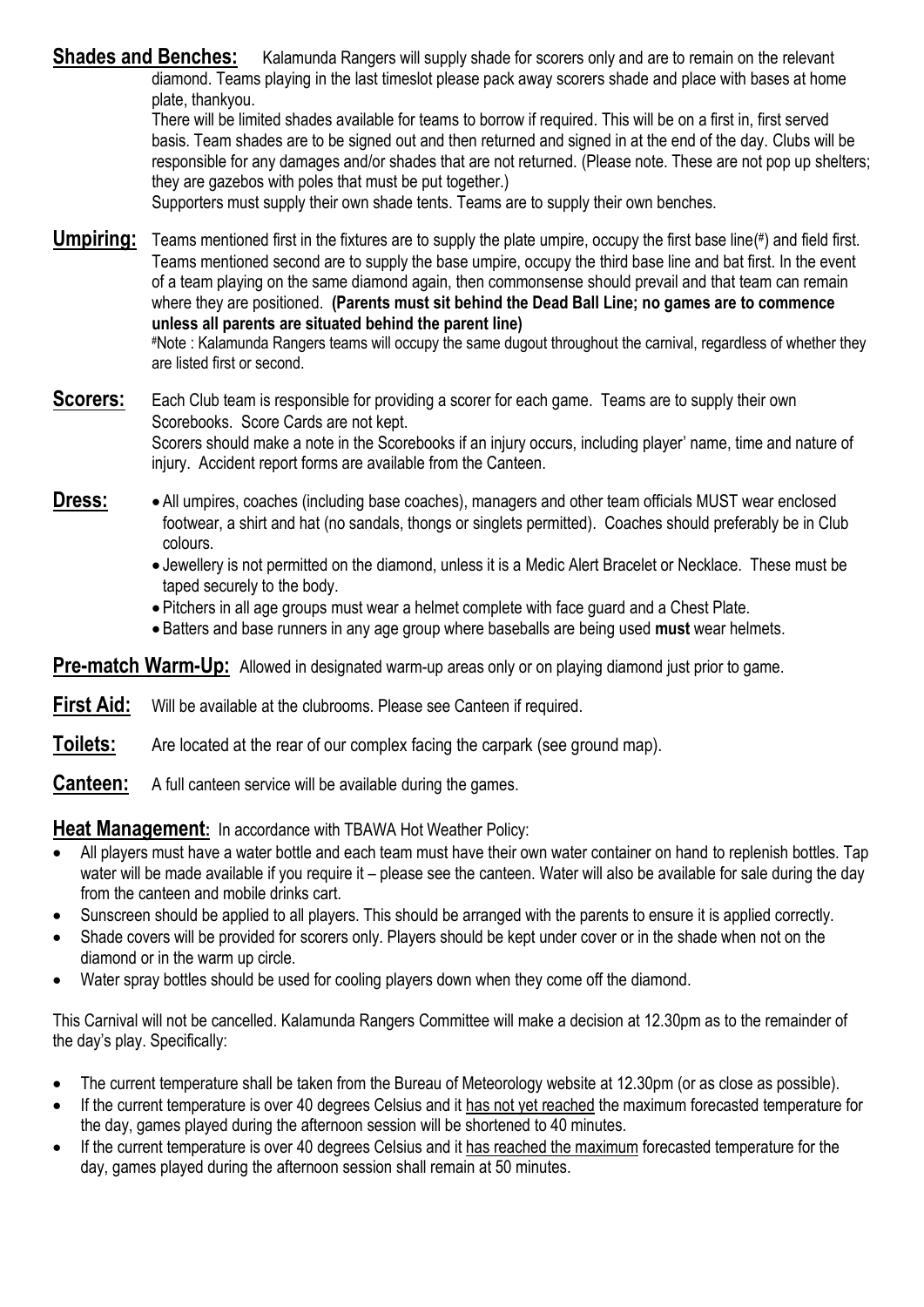For some fun and as part of our Heat Management Procedures to keep everyone cool, our carnival will feature the **Monsterball - Pacific Water Slide** for all players, coaches and spectators (ages 3 to adult) from 11.00am to 5.00pm. It is 18metres long and 7metres high. All-day wrist bands can be purchased for \$10.00 per person from the canteen. Don't forget to bring your towels!



- **Smoking:** Kalamunda Rangers would like to advise all those attending that the oval is a smoke-free zone; therefore we discourage anyone from smoking in the vicinity of the diamonds, failure to remove yourself from the playing area when requested will result in a forfeit.
- **Alcohol:** Kalamunda Rangers is a licensed venue and BYO is strictly prohibited. The bar will be open for service at the completion of the carnival and must be consumed in licensed area. Anyone found drinking alcohol during the Carnival will be removed for the rest of the day and this will also result in forfeiture of the game.

#### **Littering of Grounds:** Please use bins provided and keep areas clean

Should you require any additional information in the interim, please do not hesitate to contact Karen White 0419 931 658.

We look forward to welcoming you to Maida Vale Reserve.

#### *Annaliese Arndt*

President, KALAMUNDA RANGERS INC.

#### *Thank you for attending our Carnival.*

*Good luck to all Clubs*

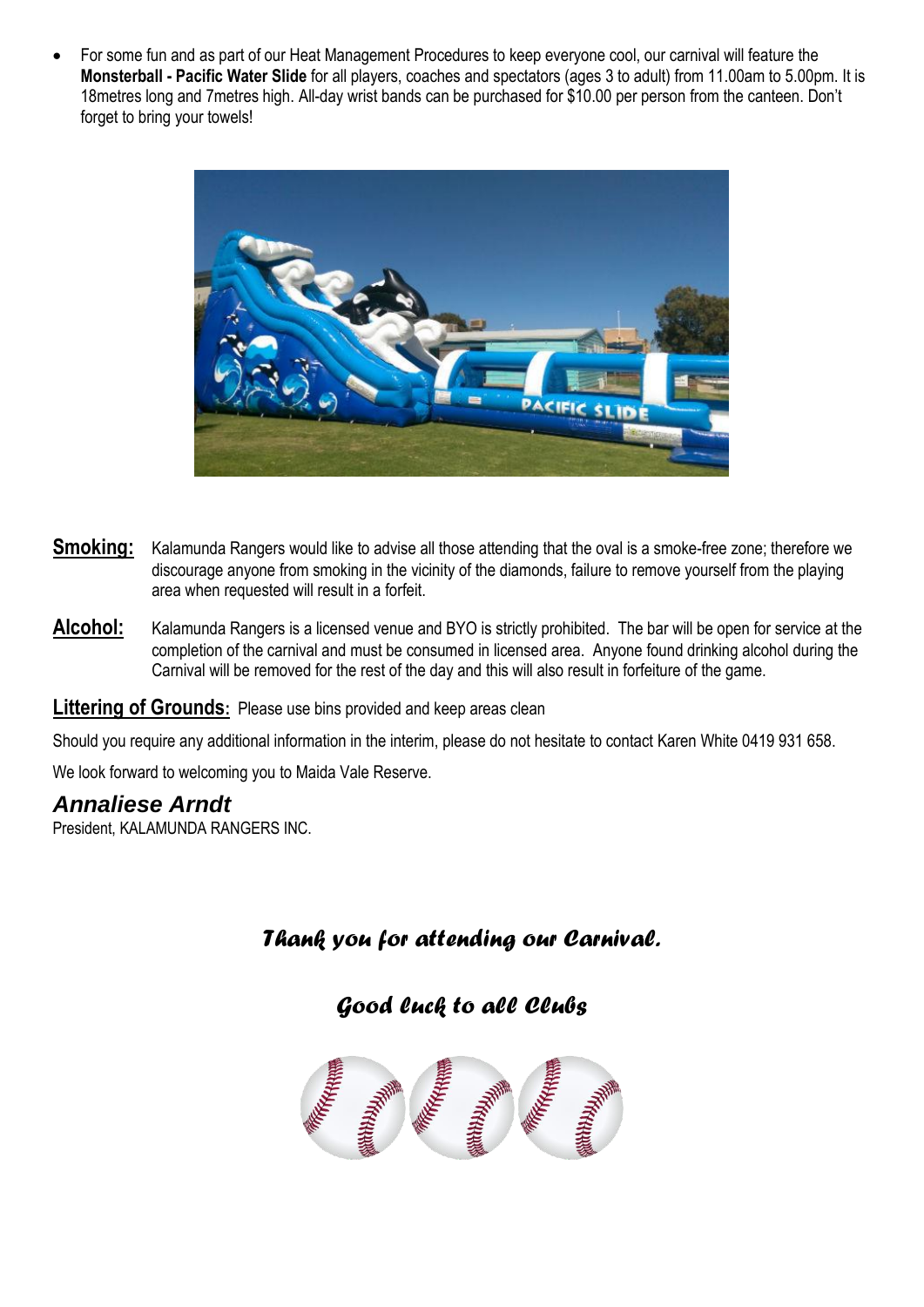# **Fixtures – 23 January 2016**

| Feam #         | U9                |
|----------------|-------------------|
| 1              | Kalamunda         |
| $\overline{2}$ | <b>Thornlie A</b> |
| 3              | <b>Thornlie B</b> |
| 4              | <b>Morley</b>     |
| 5              | Willetton         |
| 6              | Kardinya          |

| Team # | U9                | Team# | U10               | Team # | U11               | Team# | <b>U12</b>        | Team # | <b>U13</b>        |
|--------|-------------------|-------|-------------------|--------|-------------------|-------|-------------------|--------|-------------------|
|        | Kalamunda         |       | Kalamunda         | 13     | Kalamunda         | 20    | <b>Thornlie A</b> | 24     | <b>Thornlie A</b> |
|        | <b>Thornlie A</b> | 8     | <b>Thornlie A</b> | 14     | <b>Thornlie A</b> | 21    | <b>Morley</b>     | 25     | <b>Thornlie B</b> |
|        | <b>Thornlie B</b> | 9     | <b>Thornlie B</b> | 15     | <b>Thornlie B</b> | 22    | Cloverdale        | 26     | <b>Morley</b>     |
|        | <b>Morley</b>     | 10    | <b>Morley</b>     | 16     | <b>Thornlie C</b> | 23    | Willetton         |        | Cloverdale        |
|        | <b>Willetton</b>  | 11    | Willetton         | 17     | <b>Morley</b>     |       |                   | 28     | <b>Swans</b>      |
|        | Kardinya          | 12    | Kardinya          | 18     | Cloverdale        |       |                   | 29     | Kardinya          |
|        |                   |       |                   | 19     | Carine            |       |                   |        |                   |

| m # | U11               |
|-----|-------------------|
| 13  | Kalamunda         |
| 14  | Thornlie A        |
| 15  | Thornlie B        |
| 16  | <b>Thornlie C</b> |
| 17  | <b>Morley</b>     |
| 18  | <b>Cloverdale</b> |
| 19  | Carine            |
|     |                   |

| am # | U12               |
|------|-------------------|
| 20   | <b>Thornlie A</b> |
| 21   | <b>Morley</b>     |
| 22   | Cloverdale        |
| 23   | Willetton         |
|      |                   |

| eam # | U13               |
|-------|-------------------|
| 24    | <b>Thornlie A</b> |
| 25    | <b>Thornlie B</b> |
| 26    | <b>Morley</b>     |
| 27    | <b>Cloverdale</b> |
| 28    | <b>Swans</b>      |
| 29    | Kardinya          |

| <b>Time</b>     | Diamond 1          | Diamond 2         | Diamond 3 | Diamond 4 | Diamond 5 | Diamond 6 | Diamond 7          | <b>Diamond 8</b> | <b>BYE</b> |
|-----------------|--------------------|-------------------|-----------|-----------|-----------|-----------|--------------------|------------------|------------|
| $8.00 - 8.50$   | 6 v 1              | $19 \vee 13$      | 18 v 15   | 5 v 2     | 20 v 21   | 16 v 17   | 3 v 4              | $22 \vee 23$     | 14         |
| $9.00 - 9.50$   | $12 \vee 7$        | 11 <sub>v</sub> 8 | 18 v 14   | 26 v 24   |           | 25 v 27   | 9 v 10             | 28 v 29          |            |
| $10.00 - 10.50$ | 1 <sub>v</sub> 5   | 13 v 14           | 23v20     | 2 v 4     | 15 v 16   | 17 v 19   | 6 v 3              | 21 v 22          | 18         |
| $11.00 - 11.50$ | 7 v 11             | $8$ v 10          |           | 24 v 27   |           | 29v25     | 12 <sub>v</sub> 9  | 28 v 26          |            |
| $12.00 - 12.50$ | $15 \vee 13$       | 3 <sub>v</sub> 1  | 20 v 22   | 2 v 6     | 14 v 16   | 19v18     | 4 v 5              | 23 v 21          | 17         |
| $1.00 - 1.50$   | 17 <sub>v</sub> 15 | 9 v 7             | 8 v 12    | 29 v 24   |           | 25 v 28   | 10 <sub>v</sub> 11 | 27v26            |            |
| $2.00 - 2.50$   | 13 v 17            | 1 v 4             | 21v20     | 2 v 3     | 14 v 19   | 16 v 18   | 5 v 6              | $22 \vee 23$     | 15         |
| $3.00 - 3.50$   | 7 v 10             | 8 <sub>v</sub> 9  |           | 24 v 28   |           | 27v29     | 11 <sub>v</sub> 12 | 26 v 25          |            |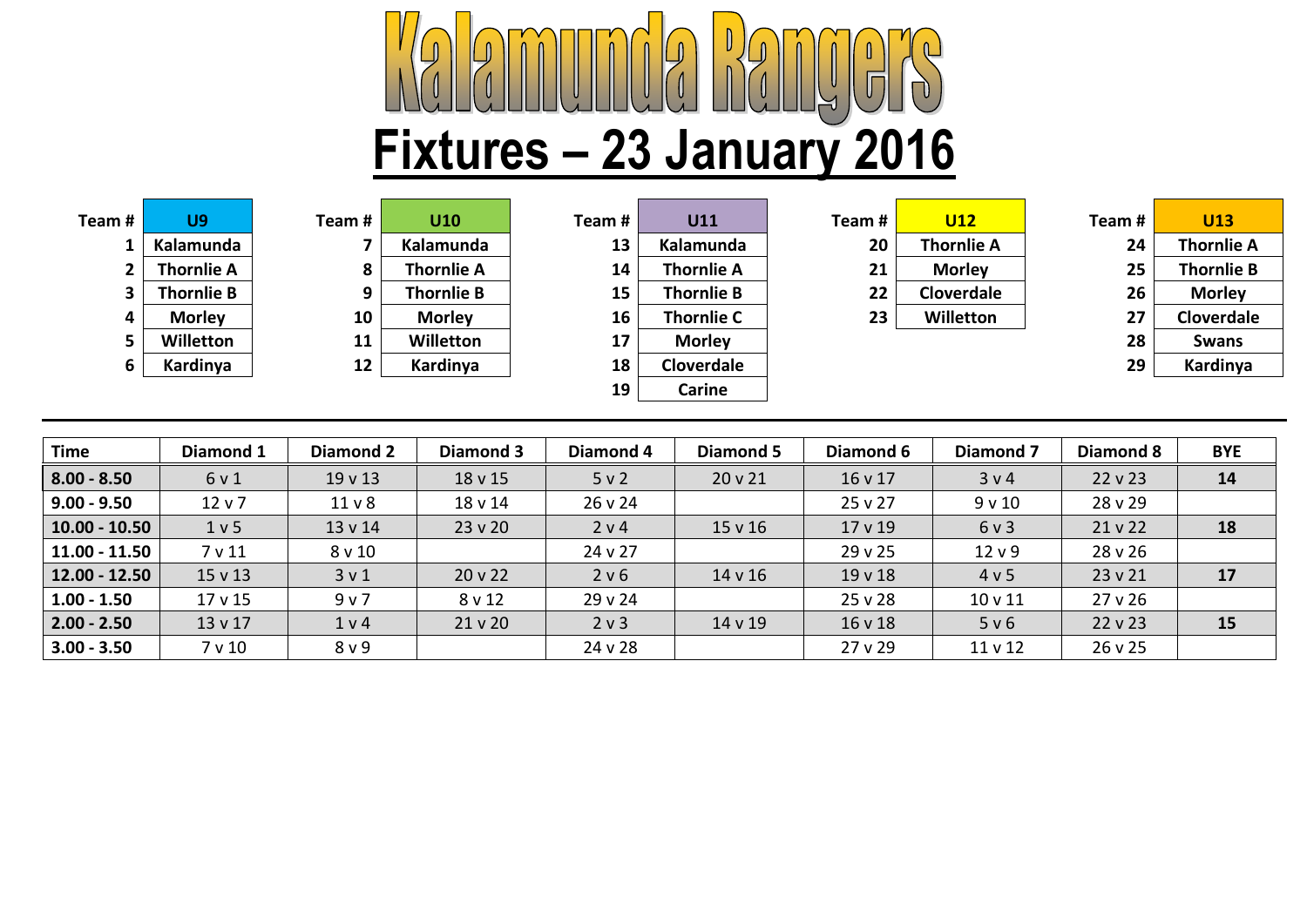**Maida Vale Reserve – Diamond Layout**